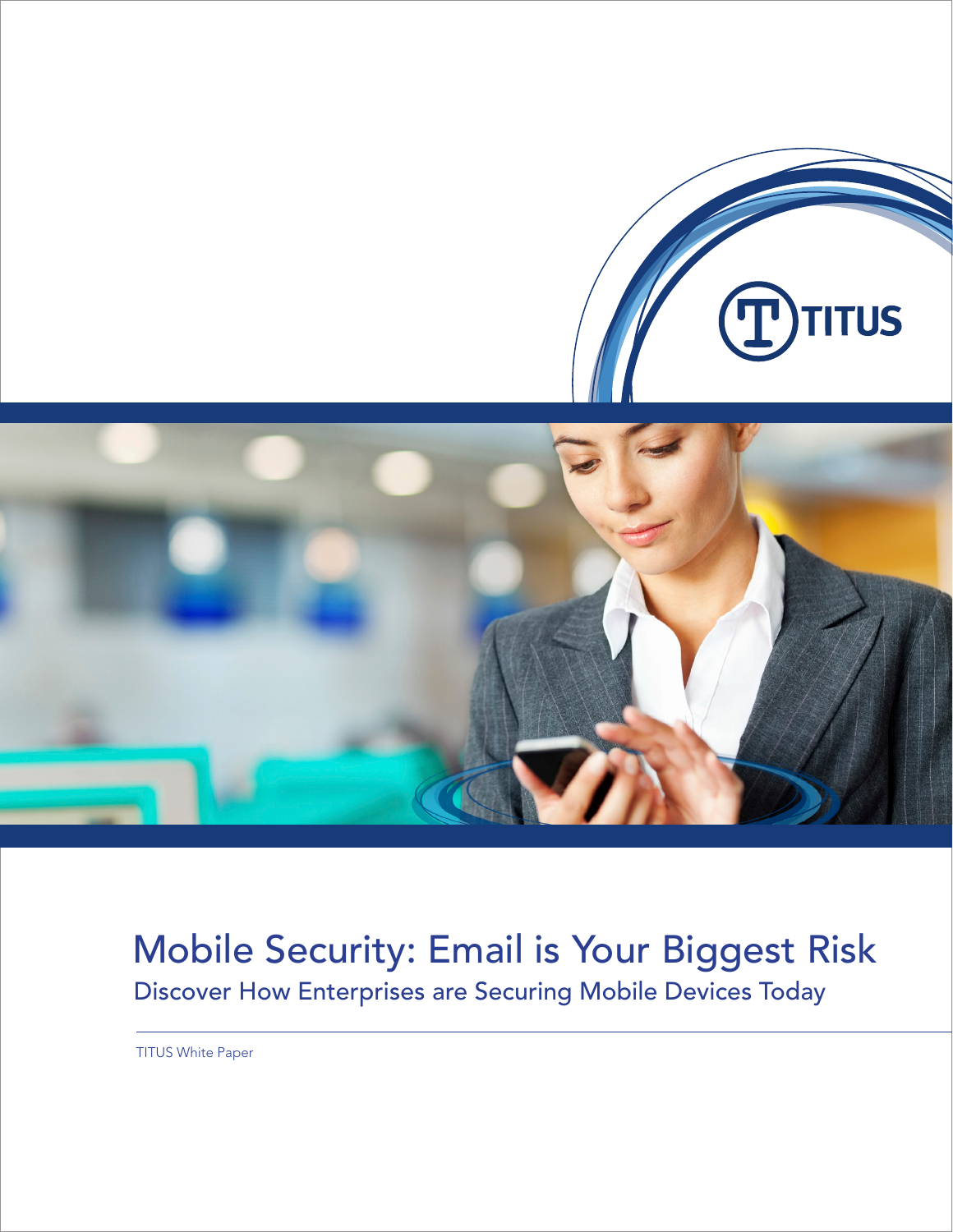Information in this document is subject to change without notice. Complying with all applicable copyright laws is the responsibility of the user. No part of this document may be reproduced or transmitted in any form or by any means, electronic or mechanical, for any purpose, without the express written consent of TITUS Inc.

Copyright 2012 TITUS Inc.

TITUS® is a registered trademark of TITUS Inc. All other product and company names mentioned are trademarks or registered trademarks of their respective owners. TITUS Inc. may have patent applications, trademarks, copyrights or other intellectual property rights covering subject matter in this document.

At TITUS we work to help businesses better manage and secure valuable corporate information. Our focus is on building policy management solutions that make it easier for IT administrators to protect and manage corporate correspondence including email and documents.

For further information, contact us at (613) 820-5111 or email us at [info@titus.com.](mailto:info@titus.com)

www.titus.com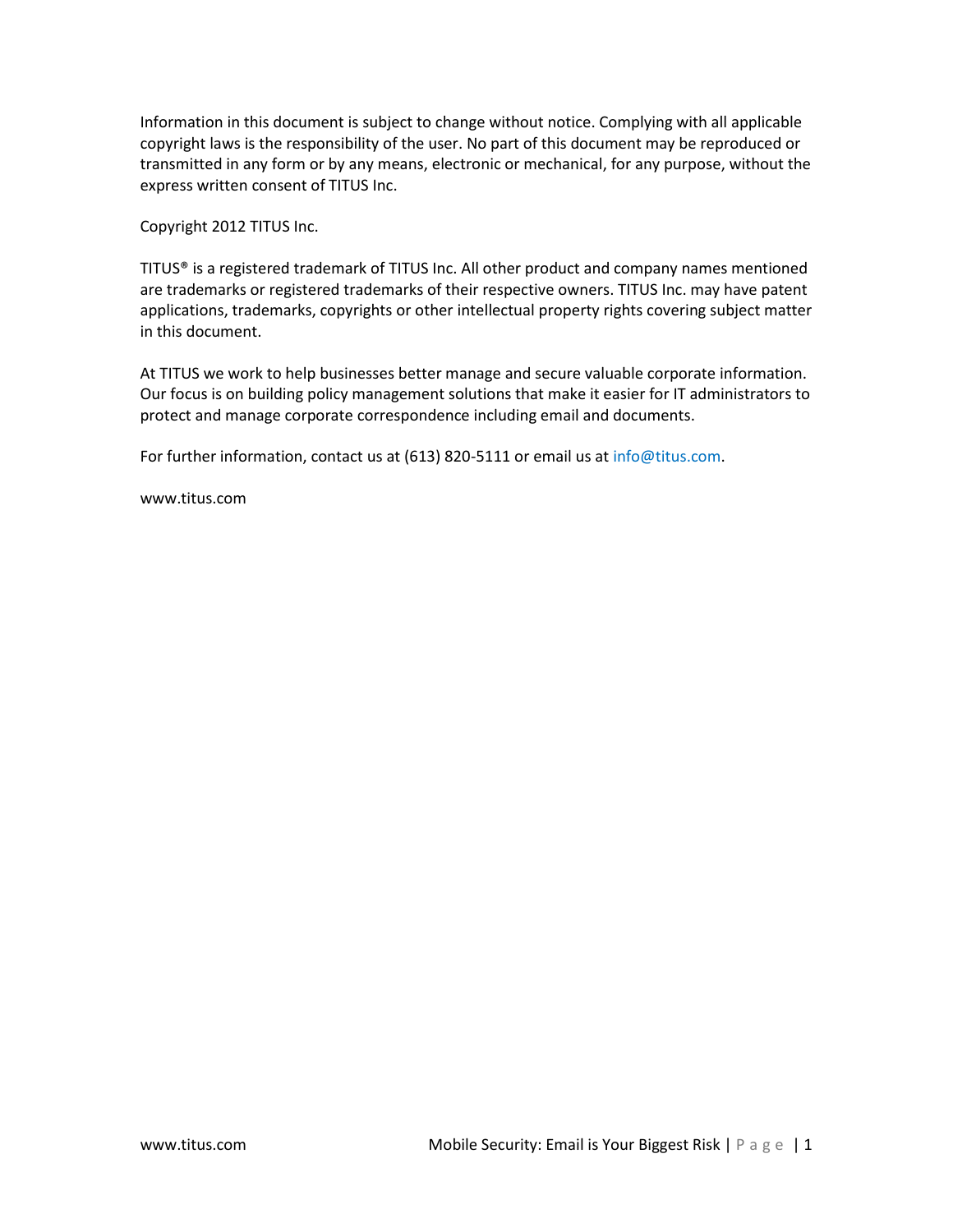# **Table of Contents**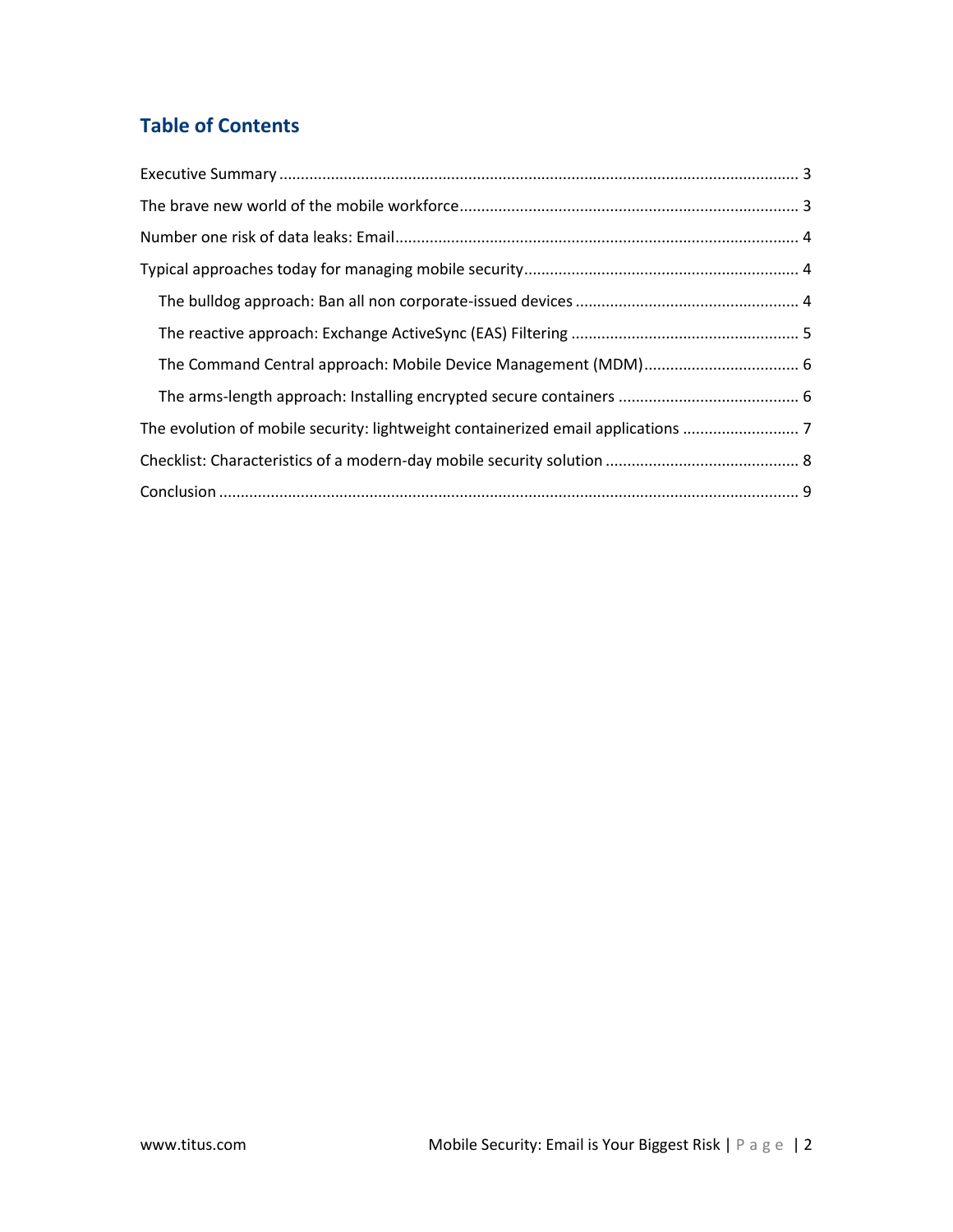# <span id="page-3-0"></span>**Executive Summary**

As mobile computing becomes more common than desktop computing in the workplace, IT is presented with new security.

Organizations need to prioritize their biggest security concerns in order to keep up with the rapid pace of change. The leading cause for loss of sensitive data is not a technology issue, but rather a human one: mistakes like sending emails to the wrong address or devices that are lost or stolen.

Many solutions developed for managing mobile technology do not adequately address these critical aspects, primarily because they are not email or security-focused.

Today's best mobile security strategies take a proactive approach to security by securing email first and foremost, using a purpose-built solution that fits within a broader mobile device management strategy. The solutions separate work and personal email on the device itself, are quick to implement, and rely on small footprint technology that prevents sensitive data from being kept on the device.

# <span id="page-3-1"></span>**The brave new world of the mobile workforce**

According to a recent Gartner study, nearly 90 percent of enterprises today have deployed mobile devices for their employees, with smartphones — such as iPhone, Android and BlackBerry devices  $-$  the most widely deployed.

The most recent phenomenon in mobile computing for the workplace is not a breakthrough technology development but rather a new form of crowd-sourcing: BYOD, or "Bring Your Own Device", where employees are investing in their own personal devices and using them for work.

For employees and managers, mobile computing is a welcome trend. They can check their email and conduct other business in any location. If they can combine work and personal information on their device, they only require a single device for all their needs.

Executives seem particularly attracted to the idea of BYOD, with its potential for cost-savings and productivity gains. Gartner is calling BYOD no less than "the single most radical shift in the economics of client computing for business since PCs invaded the workplace.""

For IT, mobile computing typically has not been met with the same level of enthusiasm. A new range of mobile devices means a whole new territory for data leaks, both physical and virtual. A study by the Ponemon Institute showed that 63 percent of data breaches came from mobile devices.<sup>III</sup> And BYOD, with its many (and often immature) operating systems and device types, multiplies these security risks.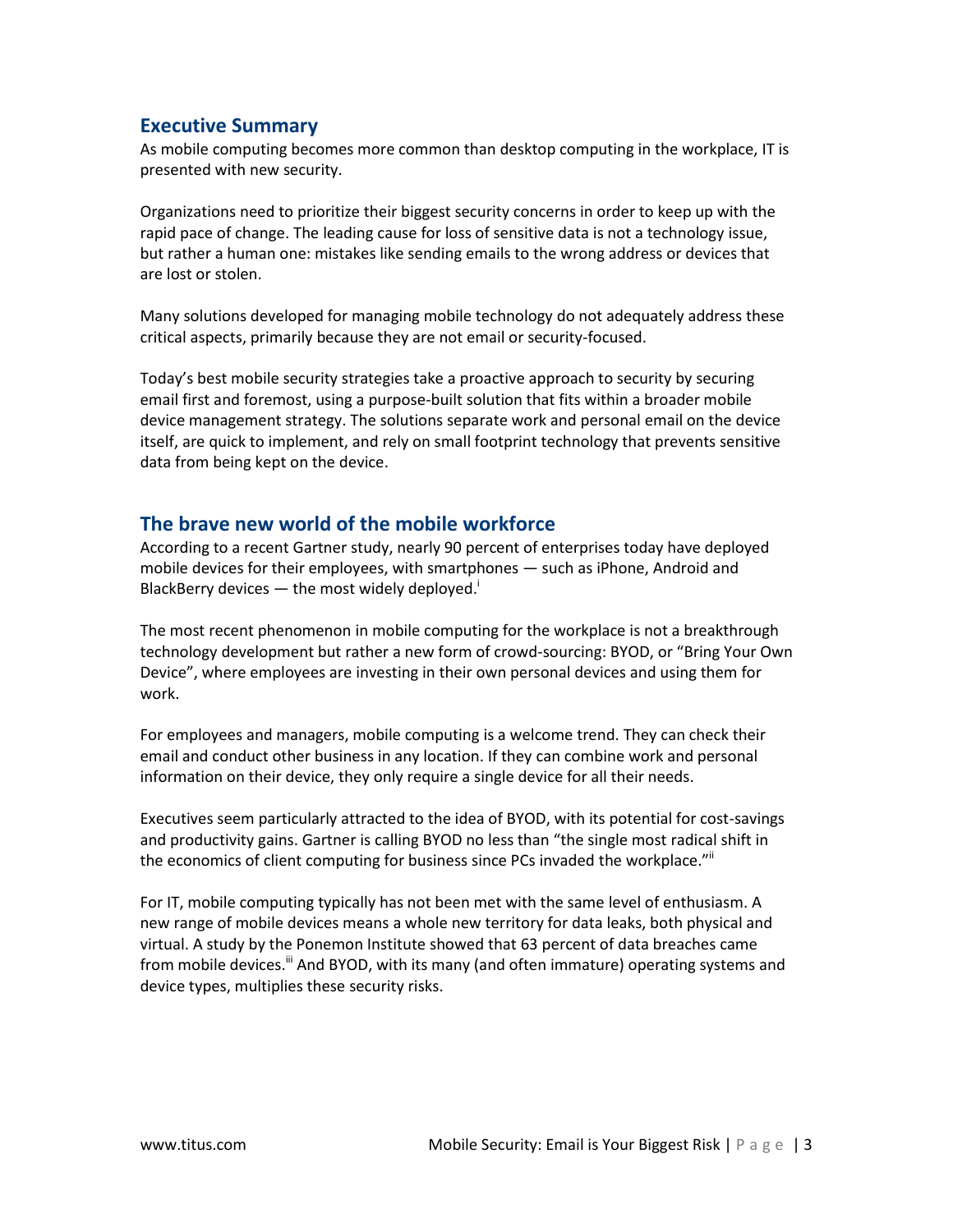# <span id="page-4-0"></span>**Number one risk of data leaks: Email**

When it comes to security, IT budgets tend to focus on regulatory compliance and protection from malicious attacks.

While these are important and warrant the attention they get, they do not represent the large majority of data loss events. According to a Symantec study, over 96% of data leaks are the result of a faulty process or oversight, not a malicious attack.<sup>iv</sup>

Email is one of the most used mobile applications by employees and executives<sup>v</sup>. With more users mixing business and personal data on their mobile devices, the risk of a data leak occurring from an inadvertent email increases significantly.

Organizations are facing a number of security concerns around mobile devices:

- $\circ$  The number one application used for work is email, and people are checking and responding to email on a mobile device at a stunning pace. From 2011 to late 2012, mobile opens increased 123% in 18 months according to an email analytics and testing company.<sup>vi</sup>
- $\circ$  Mobile devices are often used in public environments, where users are more likely to get distracted. This increases the potential for mistakes and accidental emails.
- $\circ$  Mobile devices are easily lost, misplaced or stolen. How do we protect sensitive data on the missing device?
- $\circ$  Privacy/e-Discovery. How do organizations know what data is on the mobile device? How can this data be found for e-Discovery purposes? What right does the company have to data on the device, when business data is mixed with personal data?

For IT departments already struggling to keep up with their regular mandates, mobile computing is often seen as a difficult technological problem now carrying the added weight of human error.

# <span id="page-4-1"></span>**Typical approaches today for managing mobile security**

To manage security for mobile devices, organizations today are typically adopting one of four general approaches:

- o Ban all non corporate-issued devices
- $\circ$  Apply filtering applications such as Exchange ActiveSync (EAS) filtering
- o Deploy an enterprise-wide Mobile Device Management (MDM) Solution
- o Apply containerization of data on the devices themselves

Let's see how these different approaches stack up, especially when it comes to the most pressing mobile security concerns.

#### <span id="page-4-2"></span>**The bulldog approach: Ban all non corporate-issued devices**

With so many questions around security, some organizations have opted to simply ban all personal mobile devices for work.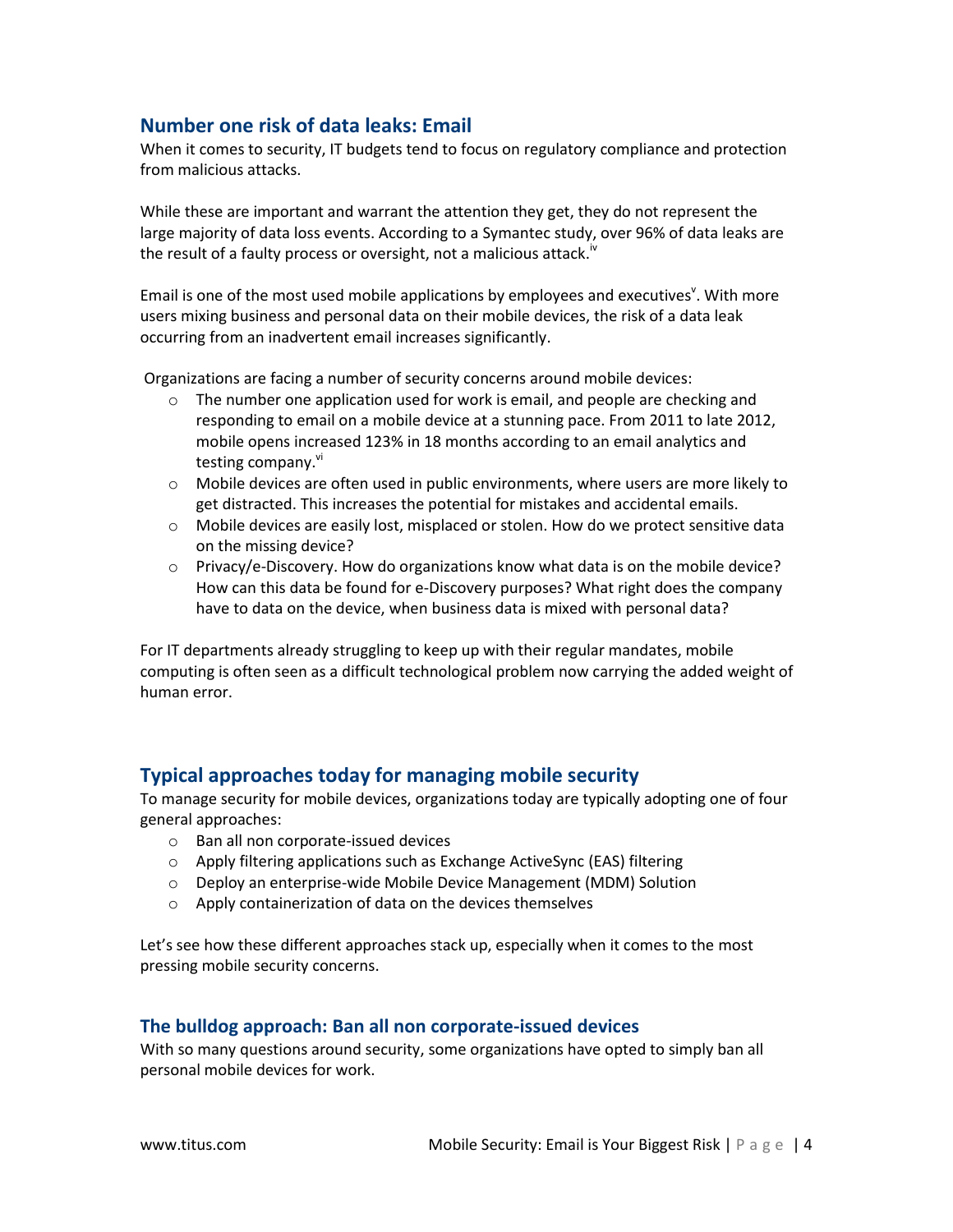This approach is certainly effective, but from a business standpoint, will likely not last. According to Gartner, CIOs believe 38 percent of their workforce will be using personal devices at work by the end of 2012.<sup>vii</sup> Analyst Juniper Research firm estimates, "the current total of 150 million employee-owned devices now being deployed in enterprises will balloon to 350 million by 2014."Viii

More importantly, companies may not be able to attract the best of the emerging workforce. A recent Cisco study of 3,000 recent graduates discovered that two out of five would rather take a lower paying job that had more flexibility with regard to device choice, social media access, and mobility than a higher-paying job with less flexibility**. ix**

# <span id="page-5-0"></span>**The reactive approach: Exchange ActiveSync (EAS) Filtering**

Some organizations have responded by implementing controls on the Exchange server. This type of solution gives IT control over data at the source. An application identifies predetermined keywords and "filters" out what data can and cannot be pushed to the device.

Access control to mobile devices can provide the following:

- Content filtering
- Synchronization control over messages or calendar events that contain specific keywords
- Control of attachments
- Allowing or denying specific types of mobile devices and/or users

This type of solution has been deployed from the early days of mobile management, and has provided some degree of security. However, it possesses a number of security flaws:

- 1) The EAS filter cannot detect or filter on data created on the device itself. This is an important vulnerability.
- 2) Business and personal email are still mixed together on the device. This increases the risk of inadvertent emails and sensitive data loss, and makes it more difficult to deprovision the device in the event of employee departure.
- 3) The company must rely on a remote wipe in the event of loss or theft. The remote wipe is vulnerable for several reasons, including:
	- a. Lag time between the loss/theft of the device and the remote wipe can leave enough time for data thieves to steal data.
	- b. Professional data thieves simply disable the network connectivity to prevent a remote wipe. The device can then be jail-broken to access any unprotected data.
	- c. For BYOD devices, a remote wipe will cause users to lose all their personal data on their device.

EAS Filtering also diminishes the user experience. As the number of devices grows and the level of sophistication of spam increases, keyword-based filtering frequently produces false positives and false negatives. Filtering this is onerous work for the IT administrator and frustrating for the end-user.

Users will quickly dump devices that are not user-friendly or resort to workarounds that may compromise security, now in undocumented or untraceable forms.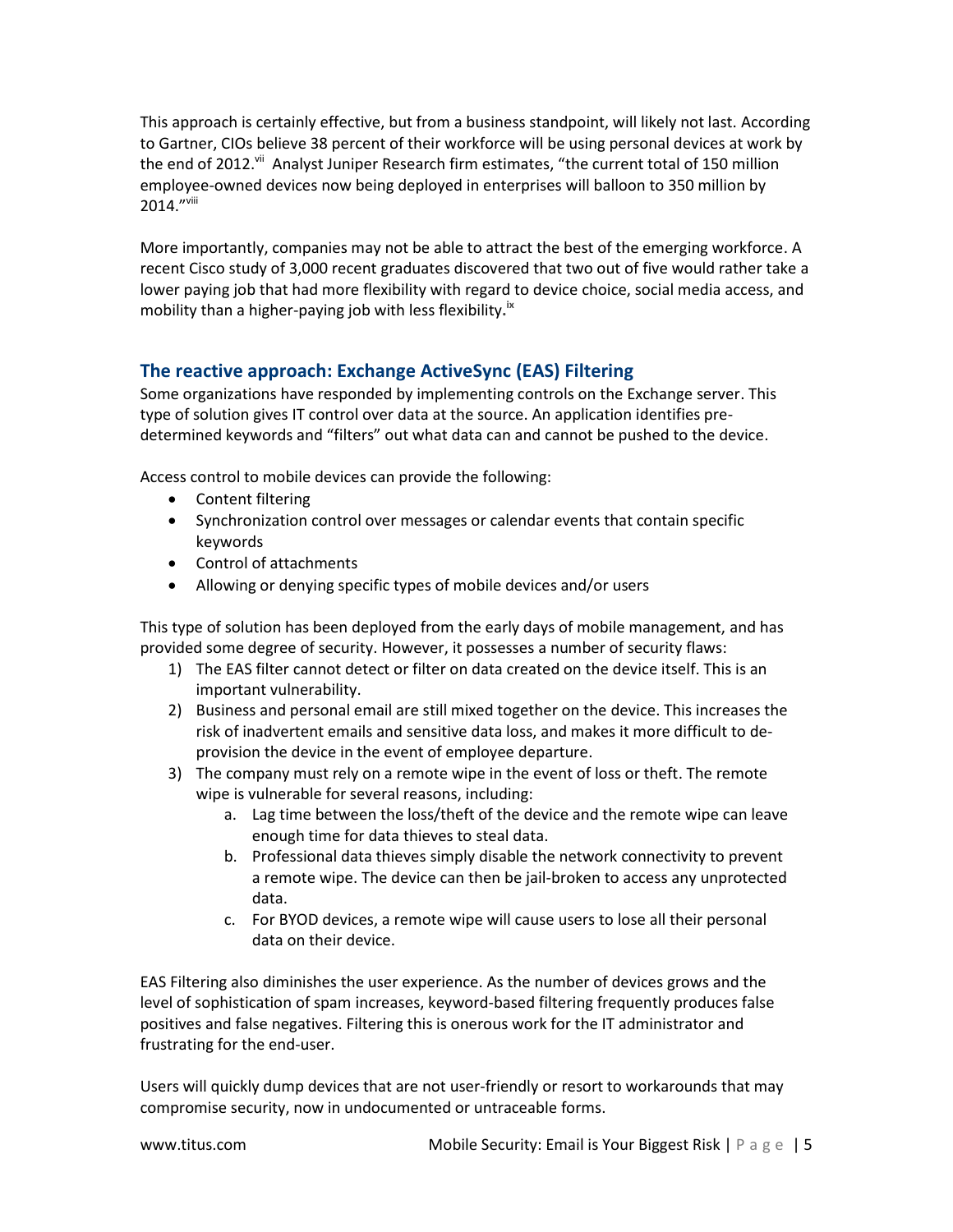#### <span id="page-6-0"></span>**The Command Central approach: Mobile Device Management (MDM)**

MDM solutions control and protect data and configuration settings for all mobile devices on your network. They monitor, manage, secure, and support mobile devices deployed across mobile operators, service providers, and enterprises.

For security, MDM solutions allow IT to remotely control important features such as:

- Setting password length, complexity, and duration controls
- Blocking adult materials
- Blocking browser and selected browser controls
- Erasing the device within 24 hours of being lost

MDM solutions are excellent tools for managing devices unobtrusively. They are highly scalable and work across platforms, providing a single interface for multiple platforms.

While MDM does many things, it was not purpose-built for security. Security is managed primarily by securing the mobile device with a password. MDM solutions frequently provide secure containers for documents, but they do not secure or containerize email.

For example, in an iOS environment, most MDM providers do not control the delivery of email to the device. Thus, most users continue to use the native Apple client to manage email, which stores data on the device itself

This poses security issues similar to those introduced with an EAS Filtering strategy. As long as business and personal email are mixed on the device, the risk of an inadvertent data leak is significantly higher.

The native Apple client also allows users to open attachments in other applications. As long as business data can be shared in an uncontrolled manner on the device, your organization is dependent on a remote wipe to remove data before your data gets into the wrong hands. This means that you may lose control over where your sensitive information is and how it is distributed.

Finally, as a powerful management tool, MDM solutions necessitate a certain degree of complexity. IT must determine the right configuration and capabilities for their environment. This means implementations can take up to several years, depending on the level of complexity. With the rate at which mobile devices are multiplying, this could be longer than you want to wait.

#### <span id="page-6-1"></span>**The arms-length approach: Installing encrypted secure containers**

Some companies have opted to install an encrypted area on the device itself where users can place work-related documents.

This solution takes a more proactive approach to dealing with security. Rather than control the data from a centralized location, they "containerize" and encrypt data on the device itself, thus separating business from personal data and securing it, and keeping business data away from untrusted applications.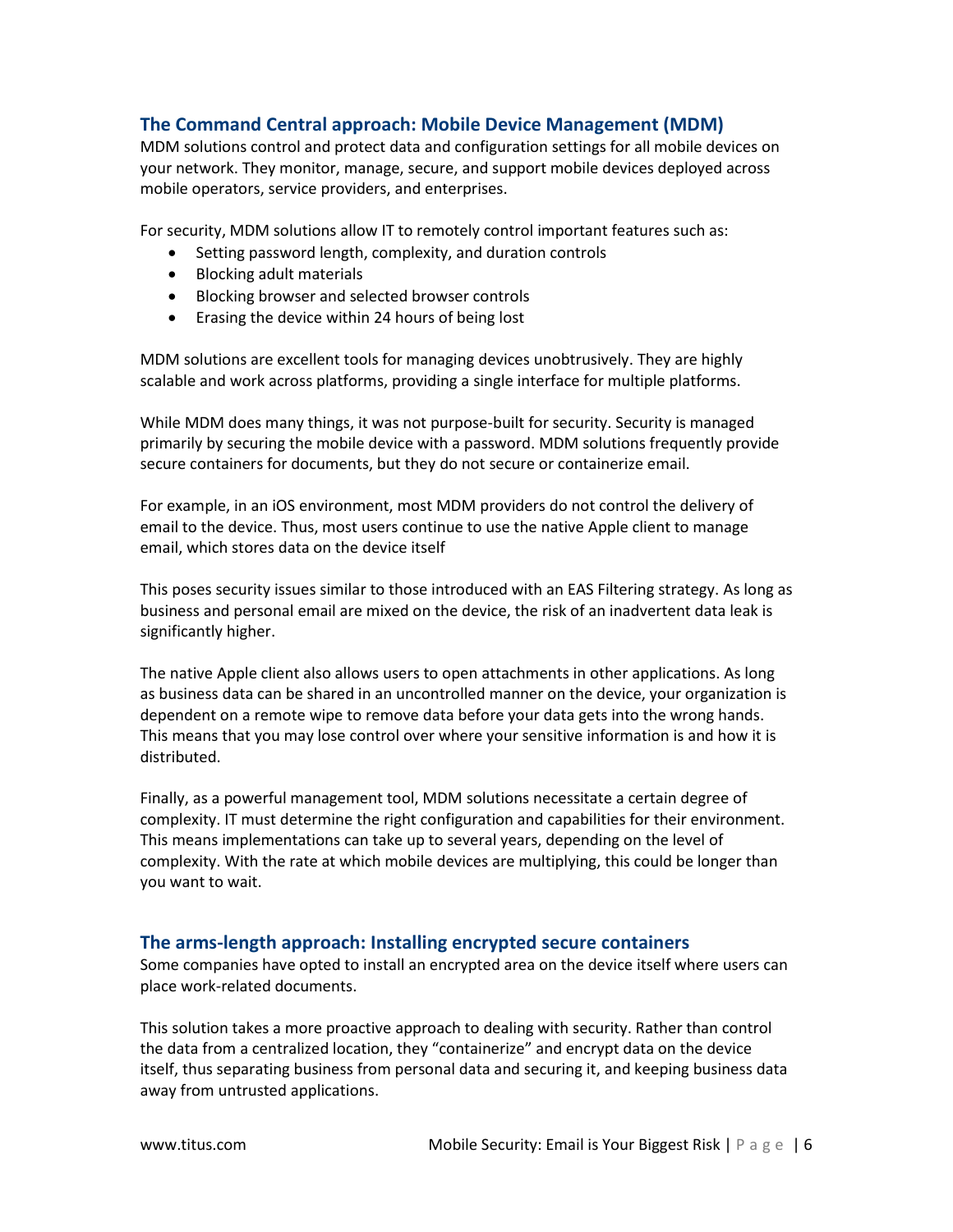While the principle of a secure container for work-related files is highly effective, unfortunately many MDM providers focus on document management and not email.

Encryption and containerization alone cannot address the primary reason for data loss, which is the inadvertent email. In addition, containerization makes e-Discovery much more complex. Any search for e-Discovery requested material will also need to take into account all the information stored on local mobile containers. This increases business risk and the costs of e-Discovery.

Business users are typically unaware of the risks involved with mobile applications. In a recent survey, three out of five employees stated they didn't believe they were responsible for protecting information on devices<sup>x</sup>, while 59 percent of IT organizations stated they were dealing with, "employees that circumvent or disengage security features, such as passwords and key locks, on corporate and personal mobile devices."<sup>xi</sup>

Users frustrated by the encryption or security features on their devices will frequently resist having MDM applied to their devices or stop using them altogether. Another study by Fortune showed that one in three users would contravene their company's security policy so they could use their personal device for work.<sup>xii</sup>

# <span id="page-7-0"></span>**The evolution of mobile security: lightweight containerized email applications**

A new form of mobile security has emerged that addresses today's foremost security concerns while ensuring a good user experience. This solution is the purpose-built, containerized, lightweight email application.

This solution addresses the highest priority security concern for mobile devices. Users can only access work email within a separate business container, which raises their awareness of sensitive information and reduces the chances of sending inadvertent emails. For added security, users can be alerted of potentially inappropriate recipients of a work email.

Lightweight, containerized email applications do not rely on encryption, which can slow productivity and reduce usability also during personal use of the device. Rather, they provide a thin-client application that ensures no critical or work data is kept on the device itself.

The strategy is based on a totally different approach from early iterations of mobile security. Rather than block data at the source, which can be frustrating for the user and tedious for IT, or rely on a remote device wipe after-the-fact, which can be problematic for personal devices and offers incomplete security at best, the approach is proactive. Keeping all work-related email available in a separate, lightweight application ensures data is only temporarily stored on the device. Attachments can be viewed but are not accessible to other applications.

The lightweight email application ensures user satisfaction and uptake with a familiar interface that mimics frequently used email applications such as iOS Mail.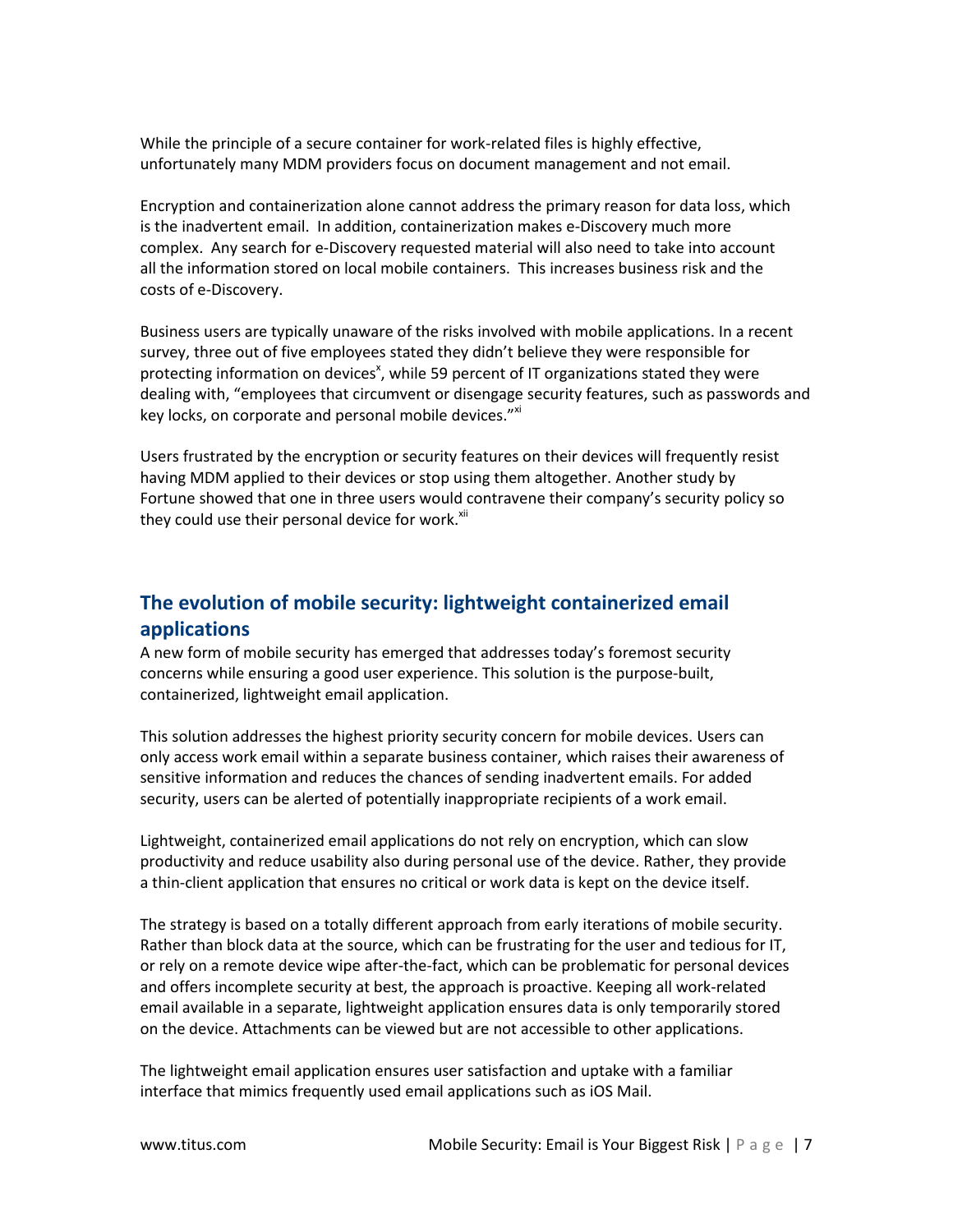Separating business and personal data also addresses thorny privacy issues around device ownership for BYOD programs. Keeping business data separate on the mobile device means businesses don't have to concern themselves over matters such as invasion of privacy lawsuits.<sup>xiii</sup>

The notion of a separate lightweight container also simplifies e-Discovery. Because the data never permanently resides on the device, organizations do not have to be concerned about searching mobile devices for information that is not already discoverable on the server.

# <span id="page-8-0"></span>**Checklist: Characteristics of a modern-day mobile security solution**

This list summarizes what to look for when selecting a mobile security solution that meets today's most pressing security challenges for mobile devices.

- Quick and easy to implement
- Purpose-built for email security
- No need for additional servers, networking infrastructure or external integration; works within your existing email infrastructure
- Email does not traverse external international networks and service providers.
- Separate container for work-related emails
- Small footprint application that ensures no data is kept on device
- Familiar and easy-to-use UI
- User-friendly features such as ability to view attachments without opening unsecure applications or downloading files to the device
- Alerts users when emails containing sensitive data are about to be sent to personal email account addresses
- Does not rely on remote wipe for data security
- Reduces the risk of not finding data that is required for e-Discovery.
- Compatible with and complementary to your existing MDM solution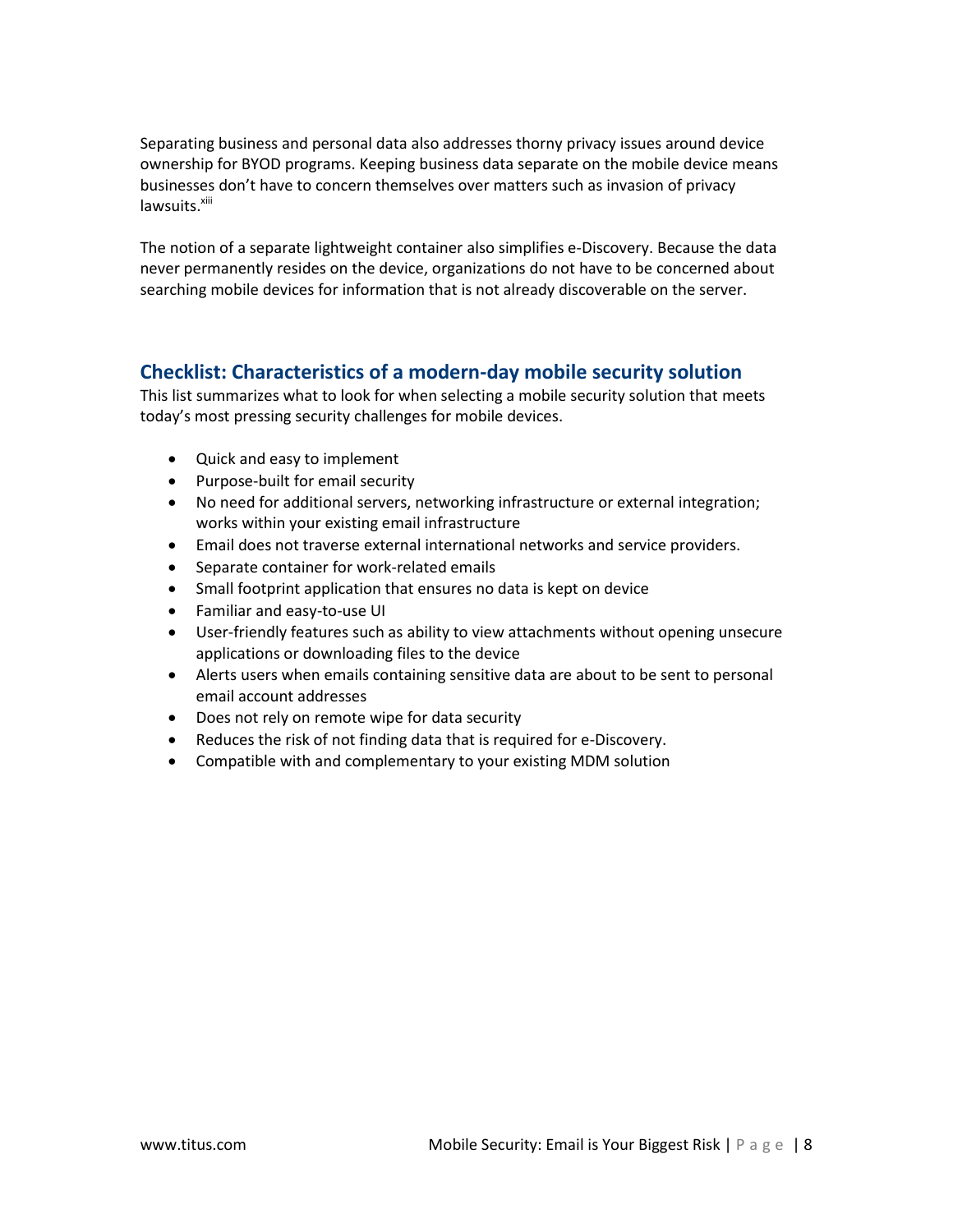# <span id="page-9-0"></span>**Conclusion**

Organizations are under tremendous pressure to find a solution to the security challenges that proliferating numbers of mobile devices in the workplace pose today. To effectively manage the challenges of mobile security, companies must find a quick solution that deals with immediate concerns while planning their strategies for long-term mobile management.

A modern solution relies on a preventive strategy rather than a reactive approach. It is purpose-built for securing email, one of the most used applications on a mobile device. It separates work from personal email to secure business data and help prevent inadvertent data loss. And it relies on a lightweight application to ensure work-related email data is not kept on the device, which alleviates the need for remote device wipe.

Finally, it can be implemented very quickly and cost effectively to deal with rapidly growing security risks for mobile devices, while remaining complementary to MDM solutions.

TITUS Mobile, from security and data governance software industry leader TITUS, is available today to meet these requirements.

To find out more about how you can keep critical information secure on mobile devices while ensuring a happy user experience, please visit http://www.titus.com/software/mobilesecurity/index.php.